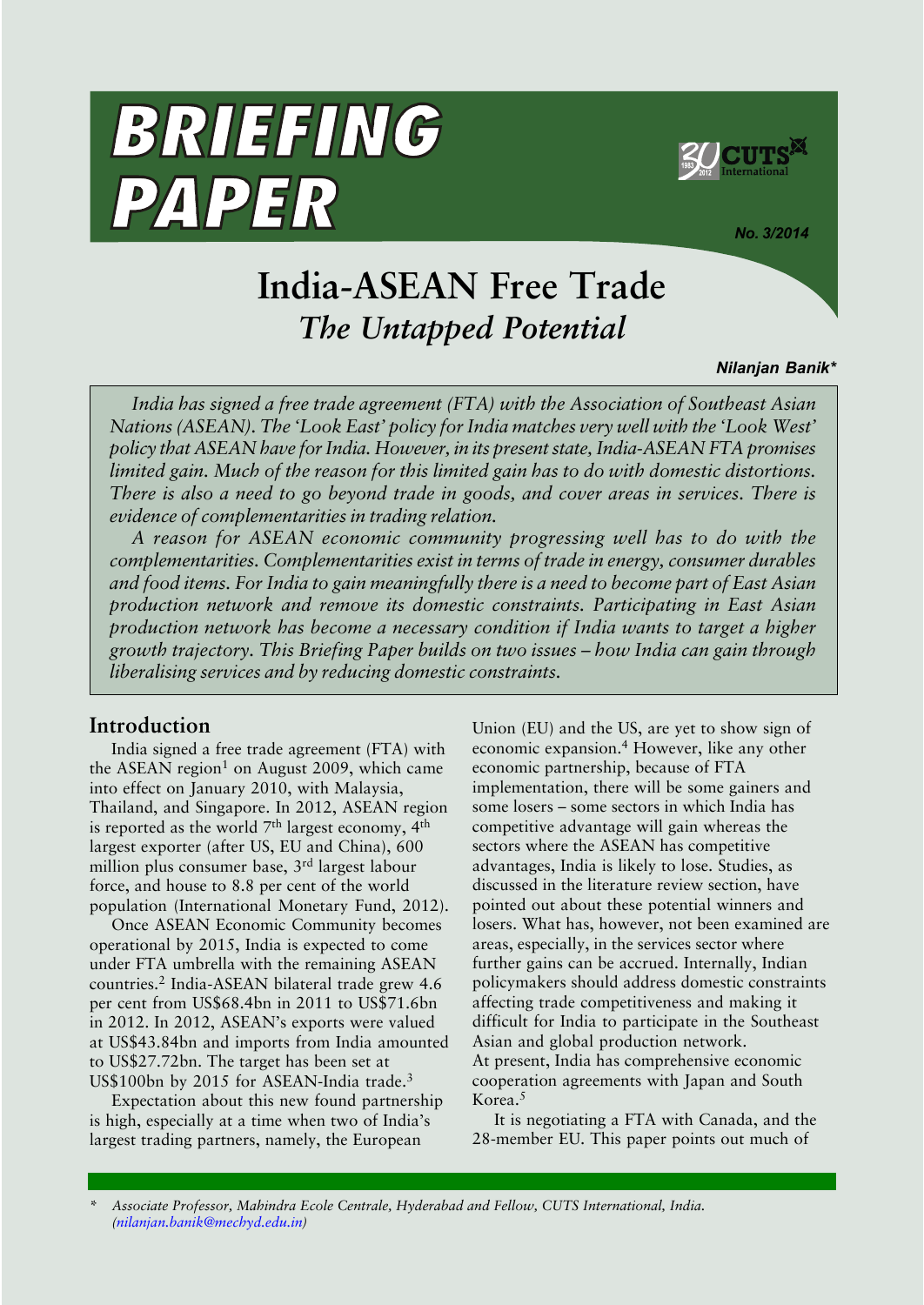the gains from these FTAs will be limited unless India address its domestic constraints, and open up opportunities for trade in services. The paper discusses complementarity in the trading relation within ASEAN, and ways India can participate in intra-ASEAN trade. It brings out challenges for India in the domestic front that makes it difficult for India to participate in the ASEAN production supply chain and suggest alternatives - the areas of services trade where additional gains can be accrued.

## **Literature Review**

India-ASEAN FTA in its present form focusses mostly on merchandise items. At present FTA on services is under discussion. Accordingly, studies in the literature have focussed on the merchandise items. Sikdar and Nag (2011) find out of 4000 products, for 3200 items tariffs will be reduced to zero-level by 2013, while tariffs on remaining 800 items will be reduced to zero and close to zero by 2016.<sup>6</sup>

A study by Deloitte-FICCI (2011) finds India has comparative advantage in chemicals, medical and pharmaceutical, textiles, apparels and accessories, carpets, and handicrafts items. The ASEAN counterpart has comparative advantage in machinery and appliances, and electrical equipment. Again for India, Chandran and Sudarshan (2012) find fishing industry, whereas, Pal and Dasgupta (2009) find automobile industry as the likely beneficiaries. The sectors which are likely to suffer are tea and plantation sector (Veeramani and Gordhan, 2011).

Bhattacharyya and Mandal (2014) made an interesting observation – tariffs do not matter at all for a major part of the industry, and intermediate good will be more affected. Pal and Dasgupta (2008), and Francis (2011) pointed out that production networking among Indian and

**Complementarity in Trading Relation**

A reason for ASEAN economic community progressing well has to do with the complementarities that exist in the trading relation. Complementarities exist in terms of trade in energy, consumer durables and food items (Banik, 2011). Thailand is a major buyer of energy and food items from the ASEAN region. Laos has been supplying hydroelectric power to Malaysia and Thailand. Viet Nam has been supplying petroleum and petrol products to Thailand, Laos, and Cambodia. The richer economies within the ASEAN region, such as Singapore, Indonesia, and Brunei Darussalam (see Table 2), have demand for food, meat, and clothing – things which are supplied particularly by Myanmar, Laos, Cambodia, and Viet Nam. As labour is relatively cheaper in Cambodia, Laos, and Myanmar, and yet movement of unskilled labour are restricted, there is a potential for the richer economies to invest in garment, machinery spare parts and foot ware industries of the formers' (*Ibid*).

In fact, Cambodia and Laos are giving taxholiday to attract foreign direct investment (FDI) in labour intensive industries, such as garment and footwear. As and when labor market becomes fully integrated, the ASEAN firms will gain from a more competitive labor force. At present ASEAN members have agreed to pilot a free labor market plan by allowing specialists and professionals in seven fields, namely, medicine, dentistry, nursing, engineering, architecture, natural resources and geographical exploration, and accounting, to work anywhere they like across the region in 2015.7 Free flow of professional staffs increase chances for the companies to find the staff they need, making them more competitive.

ASEAN firms is expected to rise after the FTA. India is likely to gain from participating in the production supply chain network. The larger part of the gain will be accrued from liberalising the services sector and removing domestic constraints. India is a net exporter of most of the services for which the ASEAN countries are net importers (Sen, et al., 2004).

India can take advantage of this dynamism in

| Table 1: Charting the Progress of ASEAN Integration |                                                     |                         |  |  |  |  |
|-----------------------------------------------------|-----------------------------------------------------|-------------------------|--|--|--|--|
|                                                     | <b>GOAL</b>                                         | <b>STATUS</b>           |  |  |  |  |
| Trade                                               | Regional Free Trade Zone                            | Established             |  |  |  |  |
| Taxation                                            | End Double Taxation across<br>Countries             | Awaiting<br>Legislation |  |  |  |  |
| <b>Electrical Power</b>                             | Regional Power Grid                                 | In Development          |  |  |  |  |
| Customs                                             | Single Custom Window                                | In Development          |  |  |  |  |
| Labour                                              | Free flow of Labour across Nations                  | Awaiting<br>Legislation |  |  |  |  |
| <b>Financial Market</b>                             | Linked ASEAN Financial Exchanges                    | In Development          |  |  |  |  |
| Agriculture/Forestry                                | Uniform Product Standard                            | In Development          |  |  |  |  |
| Intellectual Property                               | More Regional Intellectual Property<br>coordination | Awaiting<br>Legislation |  |  |  |  |
| Source: Wall Street Journal, 2012.                  |                                                     |                         |  |  |  |  |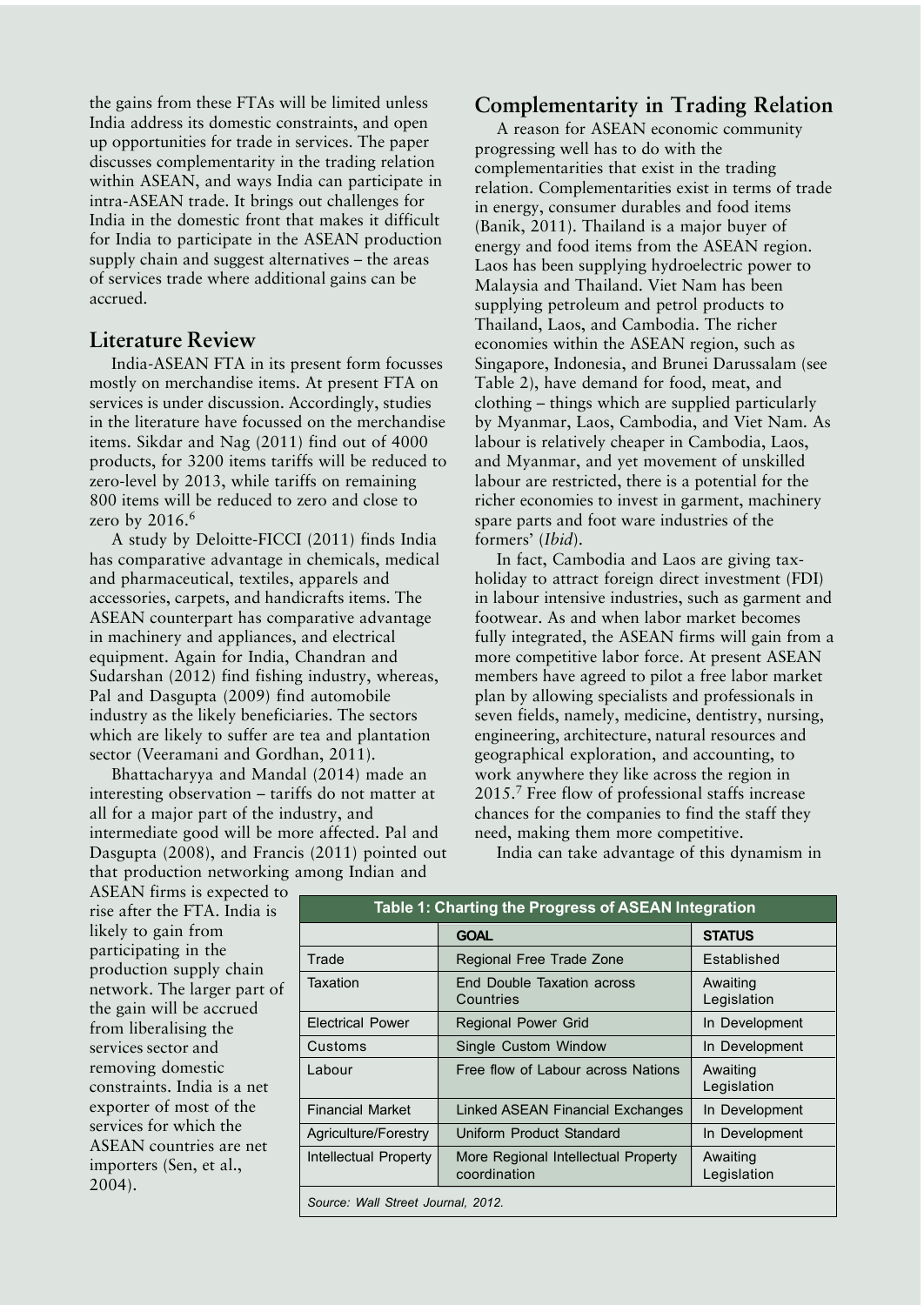| Table 2: Broad Macroeconomic Indicators                                       |       |                                                 |                               |  |  |  |
|-------------------------------------------------------------------------------|-------|-------------------------------------------------|-------------------------------|--|--|--|
| <b>ASEAN</b>                                                                  |       | GDP (US\$bn) Per-capita GDP<br><b>Per Annum</b> | <b>FDI Inflow</b><br>(US\$mn) |  |  |  |
| <b>Brunei</b><br>Darussalam                                                   | 15.5  | 36584                                           | 629                           |  |  |  |
| Cambodia                                                                      | 12.9  | 852                                             | 783                           |  |  |  |
| Indonesia                                                                     | 845.7 | 3509                                            | 13304                         |  |  |  |
| Laos                                                                          | 7.9   | 1204                                            | 333                           |  |  |  |
| Malaysia                                                                      | 278.7 | 9700                                            | 9156                          |  |  |  |
| Myanmar                                                                       | 51.9  | 832                                             | 450                           |  |  |  |
| Philippines                                                                   | 213.1 | 2223                                            | 1713                          |  |  |  |
| Singapore                                                                     | 259.8 | 49271                                           | 35520                         |  |  |  |
| Thailand                                                                      | 345.6 | 5394                                            | 6320                          |  |  |  |
| Vietnam                                                                       | 122.7 | 1374                                            | 8000                          |  |  |  |
| Source: International Monetary Fund (IMF) Economic Outlook<br>Database, 2012. |       |                                                 |                               |  |  |  |

the ASEAN market. There exist huge potential for India to participate in the ASEAN production network system. In this respect, India can take lesson from China. Most of the trade happening between China-Thailand, and China-Viet Nam, relates to items in the capital goods sector, such as office machines, electric machines, road vehicles, etc. Thailand, Viet Nam and Cambodia, has become manufacturing hub for white goods (namely, consumer durables, like mobile phones, air conditioner, refrigerators, computers, etc.) and other electronic items. Most of the office machines, and electrical machineries that Thailand exports; most of the fertilisers and motor cycles that Viet Nam sell, are made with Chinese machinery inputs, and with the help of Chinese investment (Banik, 2011). Intermediate inputs used for manufacturing office machines, automatic data processing machines, general industrial machines, and power generating equipment, forms bulk of China's exports to this region.

The energy source, particularly hydroelectric power generation on the Mekong river can be of use, to the booming and fuel hungry economy, of

India. India can invest in hydroelectric power project in Cambodia. In the future, Cambodia with a potential of an estimated 8000 megawatt of hydropower can also be a major supplier for energy for India. Indiaís nuclear power plant is yet to become fully operational, and there is a need for an alternative source for energy. In 2012, Indiaís per-capita electricity consumption is 630 kilowatt per hour which is one-fourth of global average. There is an average energy shortfall of around 10 per cent and a peak short fall of around 5 per cent (see Table 3).

The erstwhile pariah state, Myanmar has opened up, and provides a huge investment opportunity for Indian firms. Already there is precedence. In 2002, the Government of India launched a Remote Sensing and Data Processing Progamme to help Myanmar with weather forecasting, determination of forest cover, and other land use. Indian firms, such as Larsen and Toubro, Adani Port, and NTPC Limited can invest in Myanmar with money and technical expertise to build infrastructure, such as building container dock and coastal ships, power stations, and cement factories.

Indian telecommunication companies, such as Bharti Airtel and Reliance Telecommunication, have the expertise for laying down optical fibre cables and telecommunication network, something in need for countries, such as Myanmar, Cambodia and Laos. There are around 17000 islands in Indonesia. Indonesia is building six economic corridors to become locally integrated and internationally connected. Each one of these corridors – Sumatra corridor (known for energy reserves), Kalimantan corridor (known for mining activities), Sulawesi corridor (known for oil and gas exploration), Java corridor, Bali Nusa Tenggara corridor and Papua Maluku island corridor – offer huge investment opportunity for Indian oil exploration and construction firms, such as Oil and Natural Gas Corporation Limited, Reliance, Bharat Heavy Electricals Limited, and Larsen Toubro.

| Table 3: India's Power Shortage                                                                                    |             |              |                 |             |              |                 |
|--------------------------------------------------------------------------------------------------------------------|-------------|--------------|-----------------|-------------|--------------|-----------------|
| Region                                                                                                             | Energy      |              |                 | Peak Power  |              |                 |
|                                                                                                                    | Requirement | Availability | Surplus/Deficit | Requirement | Availability | Surplus/Deficit |
| <b>Northern</b>                                                                                                    | 328944      | 318837       | $-3.1%$         | 47570       | 46899        | $-1.4%$         |
| Western                                                                                                            | 288062      | 289029       | $+0.3%$         | 45980       | 52652        | $+14.5%$        |
| Southern                                                                                                           | 298180      | 260366       | $-12.7%$        | 41677       | 32423        | $-22.2%$        |
| Eastern                                                                                                            | 118663      | 114677       | $-3.4\%$        | 17608       | 17782        | $+1.0%$         |
| All India                                                                                                          | 1048672     | 995157       | $-5.1\%$        | 147815      | 144788       | $-2.0%$         |
| Source: Ministry of Power, Government of India. Available at: http://www.cea.nic.in/reports/yearly/lgbr report.pdf |             |              |                 |             |              |                 |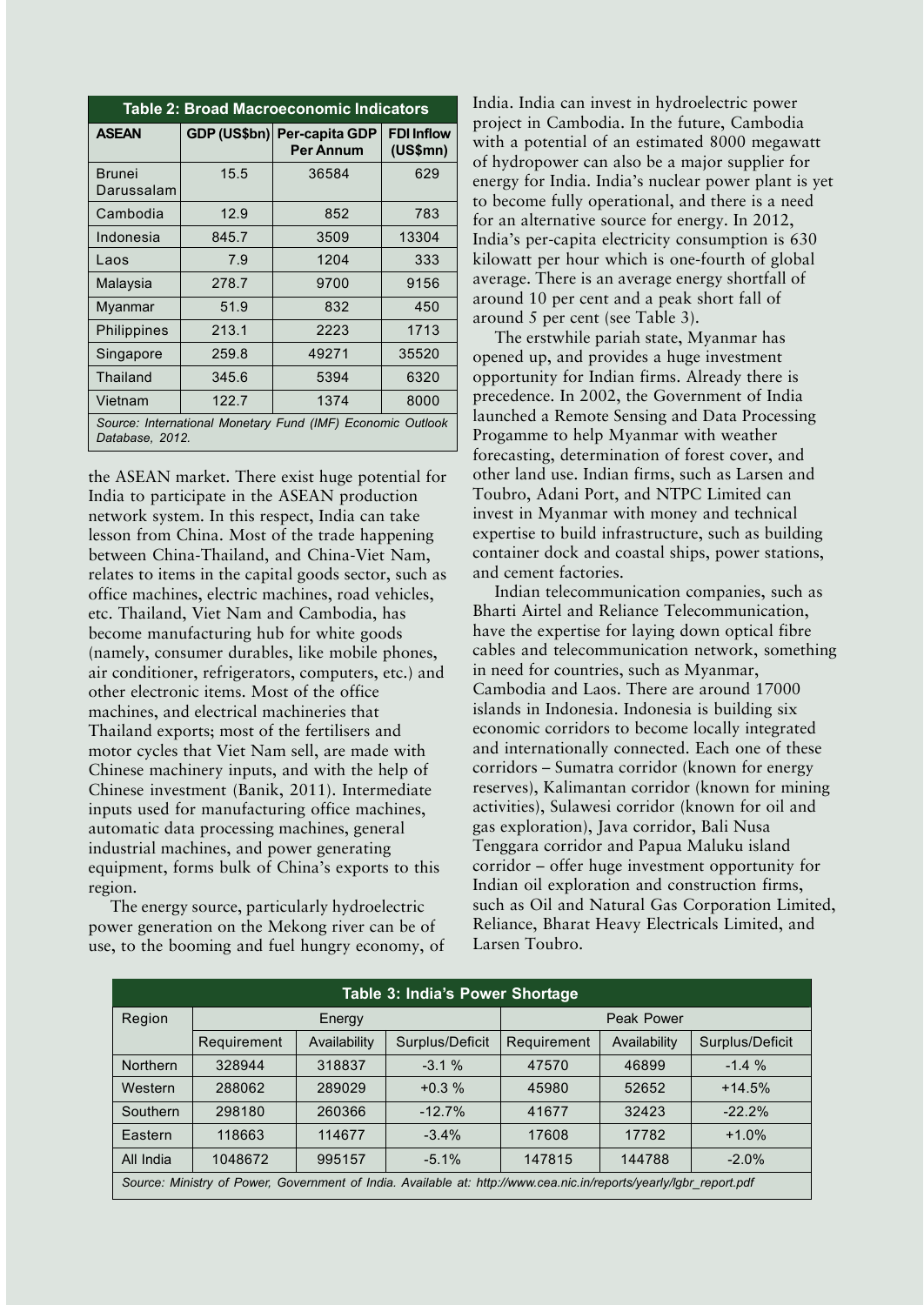Indian companies already have many joint ventures with their Indonesian and Singaporean counterparts. For example, Bajaj Auto has a joint venture for the assembly and production of three and two wheelers. Other Indian companies with significant investment in Indonesia include Aditya Birla Group (Indo-Bharat Rayon), S. P. Lohia Group (Indo-Rama Synthetics), Ispat Group (Ispat-Indo), and Essar Group (ESSAR Dhananjaya). In case of Singapore, India's largest trading partner in the ASEAN region, joint ventures are in the fields of shipping, aviation, automobile and computer accessories, and chemicals.

For instance, Port of Singapore Authority has started investing and developing sea ports in Southern States of India (Tamil Nadu and Kerala). Tata group from India and Singapore Airlines have jointly launched airline named, "Vistara". Sing Tel has invested in India's Bharti Telecommunication, and Voltas and Dow Chemical Pacific Limited has set up joint venture for water waste treatment plant. The potential is certainly there for India to become a natural trading partner in the ASEAN region.

## **Domestic Constraints and Supply Chain**

FDI flow to ASEAN region has increased from US\$20bn in 2001 to US\$110bn in 2012. However, this might not always be easy for developing countries. This is in spite of many developing countries having advantages in terms of cheaper labour and land. Developed countries such as the US and other Western European countries get more multinational funding because of transparency in business rules and low cost of doing business. Also, because of flexible labour laws and mechanisation of production, labourers are more productive in developed countries. This is in spite of labour being costlier in developed countries. Likewise, state-of-the-art infrastructure such as roads, ports, electric grids,

telecommunication, and banks, often lacking or poorly established in developing countries, is essential for running a business.

Equally important is the tax regime. The tax system should be business friendly for foreign companies. It is advisable that the host countries do not change tax rules retrospectively or too frequently. From the policy side, to take advantage of the ASEAN production chain network it is important to build on these aforementioned attributes. India scores low on these attributes.

In 2011, India's contribution to trade in Asia-Pacific region was 34.8 per cent, a relatively low figure in comparison to 63 per cent for Singapore, 67.2 per cent for Malaysia, 63.3 per cent for Indonesia, 63.3 per cent for Thailand, and 63.5 per cent for Philippines (UNESCAP, 2011). To emerge as a natural trading partner for the ASEAN member countries there is a need to remove domestic distortions which are listed below:

#### *High Cost of Doing Business*

Although reforms in India are taking place, they are far from complete. Companies face a maze of government orders, regulations, rules and procedures, which raise the cost of production and hence affect exports. In its Doing Business Report-2014, the World Bank placed India in the 134<sup>th</sup> position out of a sample of 189 countries, which is worse than China (96<sup>th</sup>), Sri Lanka (85<sup>th</sup>), Bangladesh (130<sup>th</sup>), or Pakistan (110<sup>th</sup>) when it comes to the convenience of doing business. Enforcing a contract in India takes an average of 1,420 days and involves 46 different procedures. Importing goods takes an average of 20 days and 11 documents. Tax payments have to be made on average 33 times per year and the process takes 243 hours.8 Doing Business Report (2014), World Bank.

Figure 1 suggests, during the years following the financial crisis  $-$  between 2007 and 2011  $$ net-FDI inflow to India has fallen sharply. One reason for this is high cost of doing business in India.



**Figure 1: Net FDI Flows (Inflow less outflow in US\$mn)**

*Source: Indian Economic Survey, Government of India.*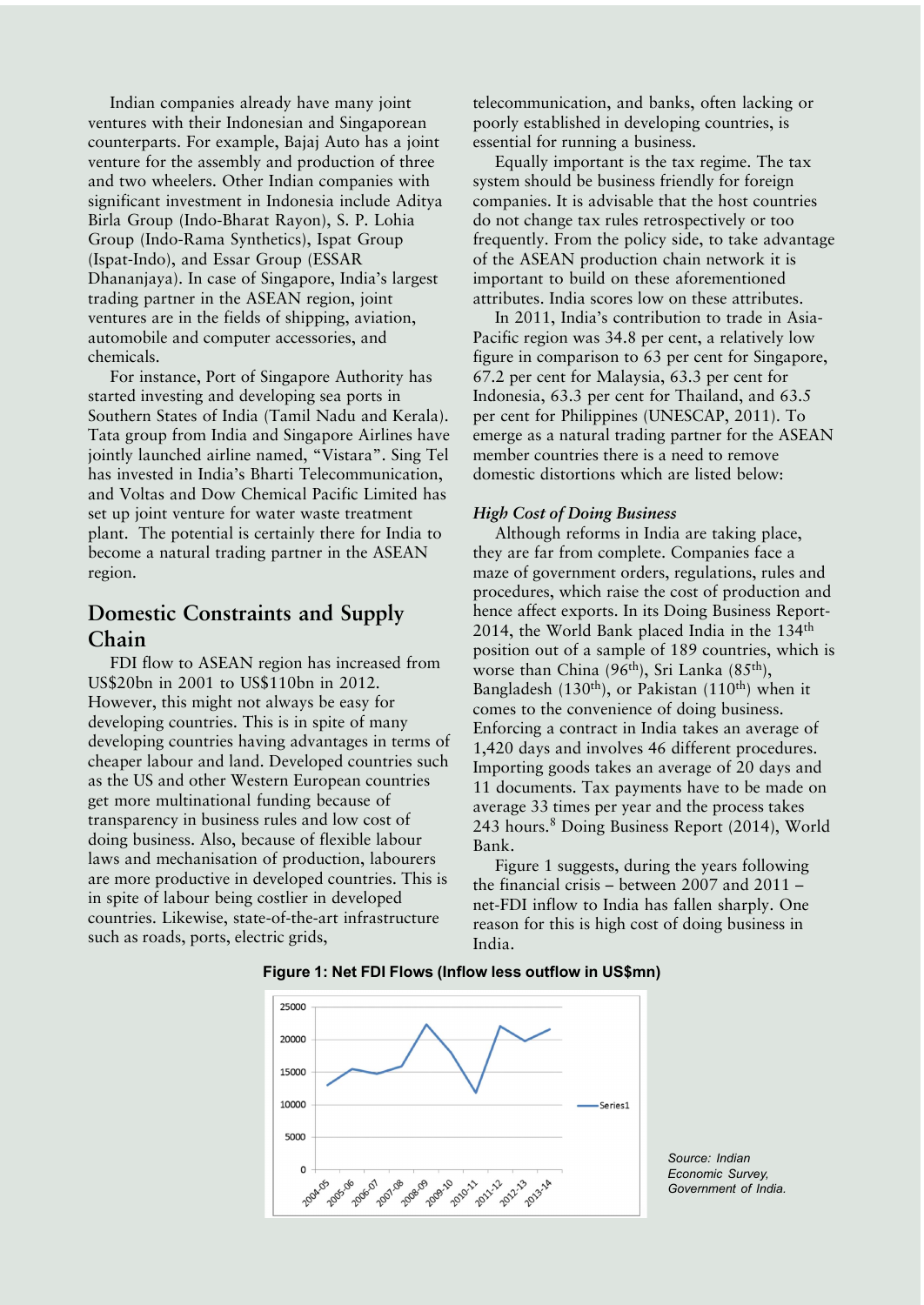#### *Frequent Change in Policy*

Private investment, including FDI, has slowed down. This is primarily because of the Indian government changing policy rules frequently. A number of events since March 2012 have seriously dented India's image as a favourable investment destination. First is the much talked about Vodafone case where the Union Government in 2012 retrospectively changed the tax laws to penalise the UK-based telephone giant. Second is the cancellation of 2G mobile licences, sending a clear signal to the international business community about an uncertain policy environment in India. Third is the introduction of General Anti-Avoidance Rules (GAAR) in the 2012 budget which spooked foreign investors. Fourth is South Korea's steel major Posco getting approval for building a US\$12bn steel plant in Orissa, India and a decade later it is yet to become operational. Fifth, in 2013, the Delhi State government under Aam Aadmi Party, reversed its predecessor, Congress government's decision to allow FDI in multi-brand retail.

#### *Infrastructure*

To become part of ASEAN production network, it is necessary to have a well-functioning infrastructure, including electric power, road and rail connectivity, telecommunications, air transport, and efficient ports. A reason for higher FDI inflow in the ASEAN region has to do with the rapid growth of international production networks, largely driven by multinational corporations, leading to increased intra-regional trade in parts and components (Athukorala and Yamashita, 2006). Unfortunately, India lags behind East and Southeast Asia in terms of infrastructure connectivity.

In 2012-13 the World Economic Forum in its Global Competitiveness Index Report places India in the 84th position (out of a total sample of 144 countries) when competitiveness is measured in terms of infrastructure development.<sup>9</sup> India, however, performed relatively better in terms of overall competitiveness (59th position), which takes into account other factors, such as a country's institutions, infrastructure, macroeconomy, health, primary education, higher education and training, market efficiency and technological readiness.

India needs to invest over US\$320bn in infrastructure. The break up figures during the eleventh five years plan (2007-12) includes US\$130bn for power, US\$66bn for railways, US\$49bn for national highways, US\$11bn for seaports and US\$9bn for civil aviation.<sup>10</sup>

The government, on its part, has set a huge target of doubling investment in infrastructure from  $\bar{\mathcal{F}}20.5$ tn to  $\bar{\mathcal{F}}40.9$ tn during the twelfth five years plan period (2012-2017). The share of infrastructure investment in GDP is planned to increase to more than 10 per cent by the end of twelfth five years plan period. To achieve this target government will require investment from the private sector. Within infrastructure funding, contribution of private sector is only 36 per cent in comparison to China's 48 per cent. This is notwithstanding the fact that China's GDP is almost four times the size of India's  $GDP -$ US\$8.3tn for China and US\$2tn for India in 2012.<sup>11</sup>

Unfortunately, private participation has fallen in recent times due to problems associated with regulatory constraints. The essential problem is coordinating among various stakeholders. A reason for cost and time overruns in infrastructure projects has to do with delays in land acquisition, inter-ministerial coordination and clearance, shortage of funds, and contractual disputes. Except for telecommunications, sectors such as power, ports, aviation, railways, and roads are witnessing slow progress in growth.

For instance, a power sector project in India requires clearances from 56 different authorities and ministries. These authorities spread across all three levels of the constitutional devolution  $$ federal, state, and local bodies such as village panchayats and municipalities. It requires clearance from multiple ministries.12

It should be noted that each one of these ministries operate independently of one another and issues obtaining clearance from any one of these departments can delay the process of setting up a power plant. The National Democratic Alliance government which came to power in May 2014 is contemplating about merging various ministries so that a faster policy decision can be undertaken.

As to how a better infrastructure can provide impetus to growth, the stark example is that of The Golden Quadrilateral. This project, started by the Atal Bihari Vajpayee led National Democratic Alliance government in 2001, aimed at building four and six-lane highways to connect four metro cities, namely, Kolkata, Chennai, Mumbai, and Delhi. Other major cities which got connected include Bangalore, Pune, Ahmadabad, Surat, and Kanpur. According to the National Highways Authority of India, 99.71 per cent of the project work was finished during January 2013. The impact of this road completion was telling. Travel time between Kanpur and Kolkata has fallen from 48 to 36 hours (Business Today, 2013).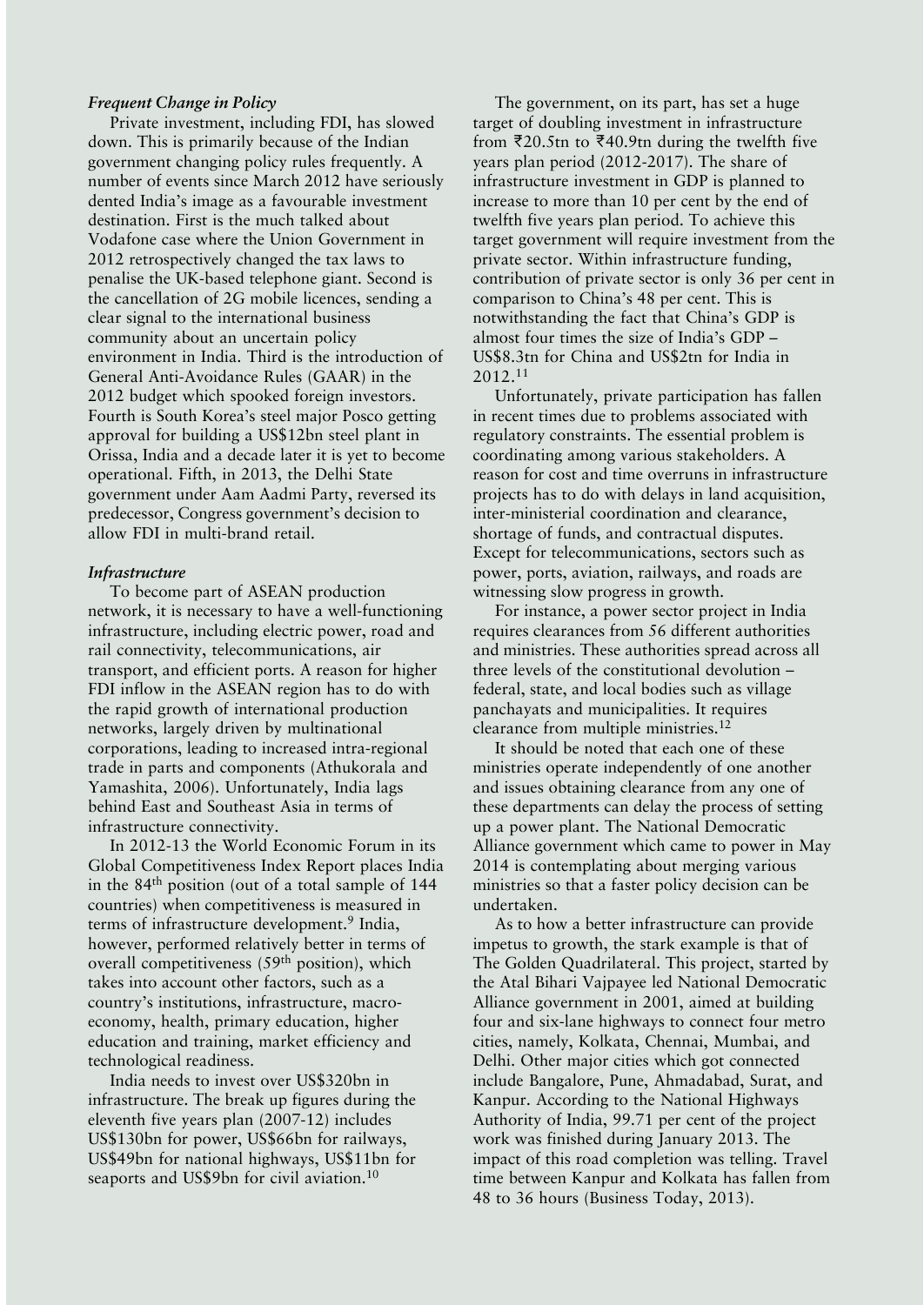In addition to the ease of movement of goods and people, there are other economic benefits such as greater choice of locations for initiating industry activity and reduced wastage of agricultural sector.

#### *Labour Market*

The lack of labour market reform is preventing India to properly use its demographic dividend and to attract foreign investment in labour intensive modes of production. As per Global Competitiveness Index 2013, India ranked 61st in 'cooperation in labour-employer relations', and this has deteriorated to  $90<sup>th</sup>$  position in 2014; on 'flexibility of wage determination', the ranking has fallen from  $50<sup>th</sup>$  to  $113<sup>th</sup>$ . Labour relations have to be rationalised and made more flexible. India has a vast pool of a young working population which also explains why labour cost is cheaper in India.

However, existing rigidities in the labour market is creating disincentives for the India's manufacturing sector to hire labourers. The legislative authority over labour issues falls with both the Central and the State governments. The concurrent nature of the labour laws causes problems. The State governments have the authority to amend central legislations or to introduce subsidiary legislations.

In addition, the enforcement of many labour regulations, even those enacted by the Central government, lies with the State government. There is a lack of unification and harmonisation of labour laws across States. Even definitions of wages, workman, employee, factory, and contract labour vary from one State to the other (Debroy, 2005). The variability in labour laws across States leaves room for a large degree of discretion for interpreting these laws, and thereby encourages corruption and rent-seeking activities. Because of this, firm owners become easy targets for the labour inspectors.

#### *Judiciary*

Investors will not be willing to invest if there is a delay in the settlement of disputes and weak governance. In 2008, more than 50,000 cases in the Supreme Court, more than 4 million cases in the high courts, and over 27.5 million cases in subordinate courts are awaiting disposal. Considering the total number of outstanding cases, every judge in the country will have an average load of about 2,147 cases. Many times number of judges available in courts are far less than what have been sanctioned.

India has 14,576 judges as against capacity to hire 17,641 judges, including 630 High Court Judges. This works out to a ratio of 10.5 judges per million population (Robinson, 2009). This

ratio is also going to grow further with more and more people becoming literate. For example, in a relatively literate State of Kerala there is an addition of 28 new cases per 1,000 population per annum, as against 3 new cases per 1000 population per annum in the State of Bihar.<sup>13</sup>

The limited number of judges is certainly a reason for the existing high level of cases as well as the greater acceptance of appeal hearings. Between 2005 and 2008, around 12 per cent (6,900 out of 57,000 cases) were accepted for hearing in the Supreme Court. For the US this figure is around 1 per cent. It is very easy to appeal from a lower court to a higher court (Supreme Court). Added to this is the high acceptance rate of cases and one can clearly see the reasons for such backlogs.

#### *Trade Costs*

Trade costs account for all other additional costs incurred in moving a good to the final consumer other than the marginal cost of producing that good. All types of cost such as freight and time costs, information costs, contract enforcement costs, use of different currencies, language barriers, and lack of trade facilitation measures such as inadequate logistics of moving goods through ports, inefficient handling of custom documentation, lack of harmonisation of regulation standards, etc., all will be counted as part of the trade costs.

Much of the sources of trade costs result from a lack of trade facilitation and lack of availability of physical infrastructure in South Asia. For instance, in 2012, logistics costs in India were among the highest in the world (at 13 per cent of GDP), and inadequate infrastructure is responsible for holding back GDP growth by roughly 2 percent, or an annual hit of approximately US\$20bn to economic progress. If countries in South Asia raise capacity building in trade facilitation halfway to that of East Asia's capacity, average trade is estimated to increase by US\$2.6bn. This is approximately 60 per cent of the regional trade in South Asia. The areas that will provide the greatest gains are the service-sector infrastructure and efficiency in airtime and maritime ports (Banik and Gilbert, 2010).

With respect to 'Trading Across Borders', in 2013, India ranked 132 out of 189 countries, while Bangladesh, Nepal, Pakistan and Sri Lanka ranked 130, 177, 91, and 51, respectively. For instance, trucks in India have to pass through multiple checkpoints and stop at state borders to pay toll taxes and octroi, for inspections, etc. An estimate of the time taken at checkpoints shows that for a journey of 2,150 kilometres between Kolkata and Mumbai a truck had to stop at 26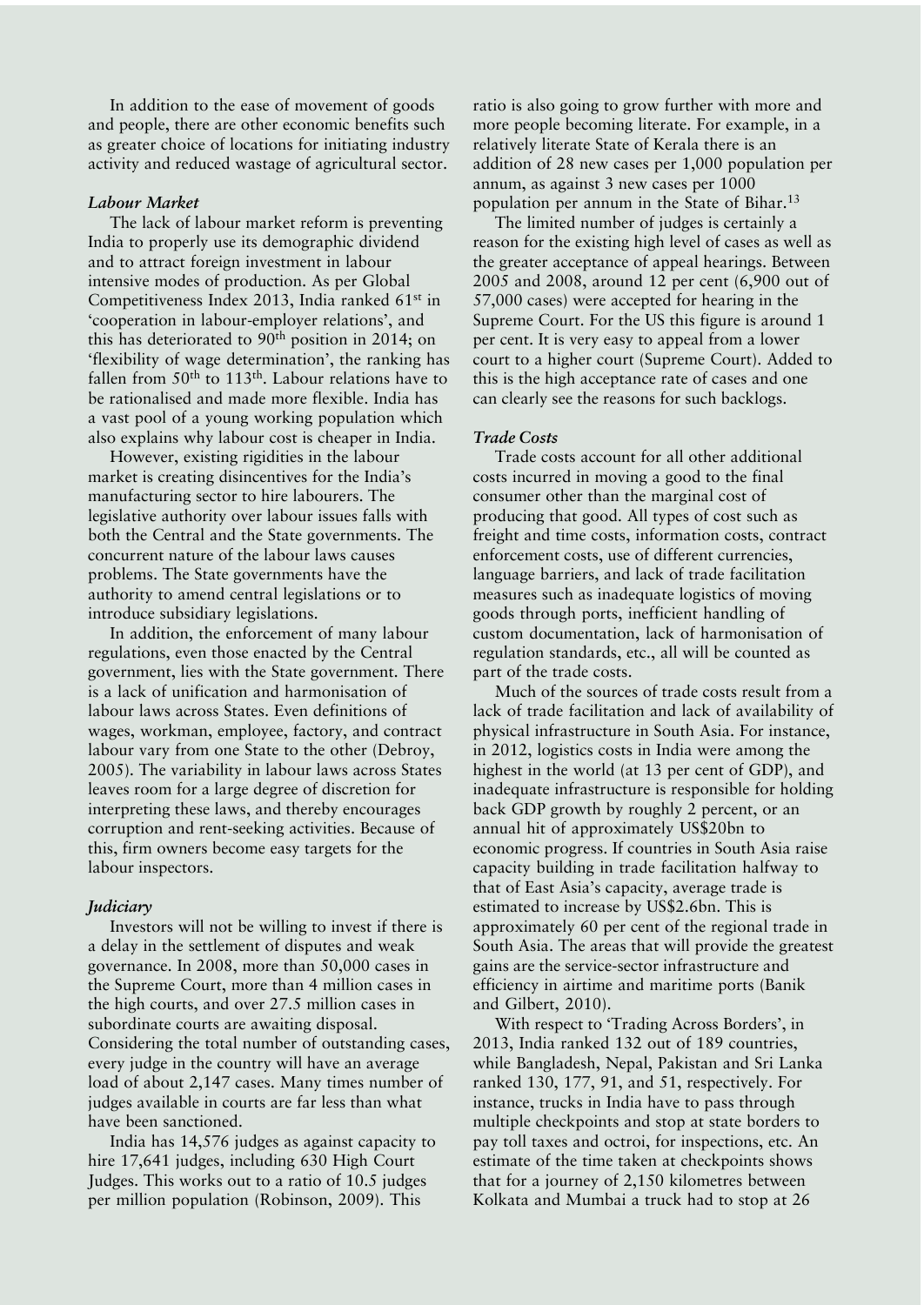checkpoints for as much as 32 hours (Deloitte-ICC, 2012). There is also a need to have agreement so that South Asian countries acknowledge one another standards, and have easier customs clearance procedures.14

## Advantage India – The Case of **Services**

The previous sections bring out two important observations. First, there is limited gain to be made by liberalising trade in goods. A reason for this has to do with domestic constraints. Second, complementarities exist in trading relation. For India to gain meaningfully there is a need to become part of East Asian production network. Domestic distortions are standing in way of this integration, and there is a need to reduce them.

Another alternative for India is to focus on services where it has comparative advantage relative to manufacturing and agriculture. Within services, India has strong comparative advantage in export of computer and information services, other business services such as financial, medical tourism, insurance, etc., and movement of natural persons such as IT professionals and sea farers (see Table 4).

Unfortunately, most of the multilateral negotiations stress the need for liberalising trade in goods without putting emphasis on services. When nations go through a growth slump they turn

| Table 4: Revealed Comparative Advantage for<br><b>India's Services</b>                                                                                                   |       |      |      |      |      |  |
|--------------------------------------------------------------------------------------------------------------------------------------------------------------------------|-------|------|------|------|------|--|
| <b>Service Sector</b>                                                                                                                                                    | India |      |      |      |      |  |
|                                                                                                                                                                          | 2001  | 2006 | 2010 | 2011 | 2012 |  |
| Transportation                                                                                                                                                           | 0.53  | 0.50 | 0.52 | 0.63 | 0.61 |  |
| Travel                                                                                                                                                                   | 0.60  | 0.47 | 0.47 | 0.52 | 0.50 |  |
| Communications                                                                                                                                                           | 2.79  | 1 27 | 0.51 | 0.50 | 0.51 |  |
| Computer and<br>Information                                                                                                                                              | 9.72  | 6.88 | 5.81 | 5.52 | 5.38 |  |
| Construction                                                                                                                                                             | 0.18  | 0.38 | 0.17 | 0.25 | 0.24 |  |
| Financial                                                                                                                                                                | 0.29  | 0.44 | 0.65 | 0.63 | 0.58 |  |
| Government<br>services                                                                                                                                                   | 1.46  | 0.18 | 0.23 | 0.25 | 0.20 |  |
| Insurance                                                                                                                                                                | 0.85  | 0.76 | 0.58 | 0.84 | 0.78 |  |
| Other business<br>services                                                                                                                                               | 0.61  | 1.51 | 1.10 | 1.11 | 1.25 |  |
| Personal, cultural<br>and recreational                                                                                                                                   | 0.00  | 0.53 | 0.33 | 0.30 | 0.47 |  |
| Royalties and<br>Licence fees                                                                                                                                            | 0.04  | 0.01 | 0.02 | 0.03 | 0.03 |  |
| Source: Calculated from UNCTAD Statistics on International<br>Trade in Services (2014). Available at: http://<br>unctadstat.unctad.org/ReportFolders/reportFolders.aspx. |       |      |      |      |      |  |

protectionist because of domestic political pressures. The collective response of the political class becomes less rational. Rather than liberalising trade, policymakers end up doing just the opposite. The short term imperative of protecting existing employment/income outweigh the medium to long term objective of growing employment and income.

In this aspect, services score over goods. Instances of non-tariff barriers (NTBs) in case of services are far less than goods. Hence, the emphasis must be on services because the welfare gains in opening up services (Mode 1 to Mode 4 under the WTO framework) can produce many times more welfare gains than further liberalisation of merchandise trade. This is not to suggest that merchandise trade liberalisation should be ignored. But, the emphasis must be on services liberalisation.

Ghemawat (2011) argues that as per the mathematical model used by WTO, standard estimate of gains by liberalising the remaining barriers in global merchandise trade is about 0.5 per cent of GDP which works out to US\$300bn. However, the potential gains by eliminating all cross border labour mobility restrictions is 100 per cent of GDP. In reality, however, 100 per cent removal of restrictions on labour movement can never happen. However, Ghemawat (2011) poses this extreme case just to show that even moderate easing of cross border labour movement and doing liberalisation of services will yield massive gains. It would still be several times the gains made from fully opening up merchandise trade.

ASEAN and India must look at a new model for liberalising trade in services to produce substantially higher growth and employment in the region. From the policy side this is very much doable only needing a political will to make it effective. India has already signed comprehensive agreements covering services with countries such as Singapore, Malaysia.

ASEAN member countries can also gain from this. The Logistic Performance Index 2014 reveals a modest rank for India (39) among 153 countries, lagging behind Singapore (1), Malaysia  $(27)$ , and Thailand  $(31).^{15}$ 

India has been lagging behind especially because of low scores on parameters such as logistic costs (46), custom procedures (47), and timeliness (47). India offers a large and unsaturated market to global service providers in logistics, and here countries such as Singapore and Malaysia can be of help. Singapore, also scores high on Mode 3 type services such as banking and insurance. With the NDA government raising the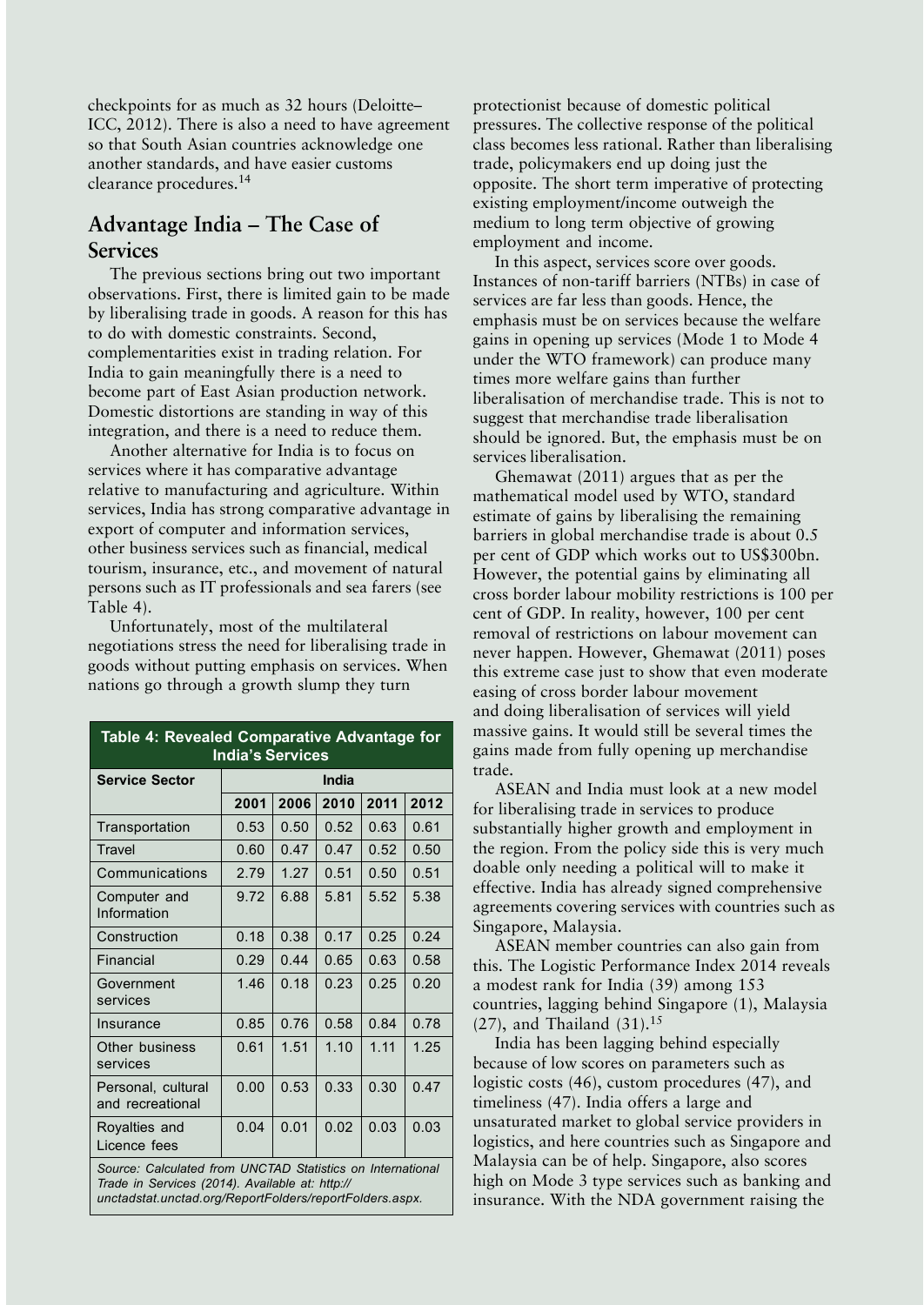FDI cap on insurance to 49 per cent from the earlier 26 per cent there is a likelihood of India-Singapore CEPA becoming effective. Capital will have better usage when invested for building physical infrastructure in India. As there is already low level of capital deployed, return on additional capital investment will always be higher in India than any other ASEAN region, including China. Company like CESMA International from Singapore has already started investing in India to develop smart cities and township projects. At an official level, India sought investment from Singapore to develop Delhi-Mumbai and Chennai-Bangalore corridor, as well as in the north-eastern Indian region.16

Development of north-eastern region, especially building infrastructure connectivity in the State of Mizoram and Manipur, is essential if India wants to access industrial corridor around Dawei, Bangkok and Ho Chi Minh City.

Likewise, India offers a great place for medical tourism. Table 5, suggests cost of medical tourism in India is least in the South East Asian region. The Indian healthcare delivery market is estimated at US\$30bn in 2012, contributing to 5 per cent of GDP, and employing around four million people.<sup>17</sup>

The hospital services market is expected to worth US\$81.2bn by 2015, with the bulk of the contribution coming from the private sector. Most of the patient involve in the medical tourism market comes from Africa, the Commonwealth of Independent States (CIS) countries, the Gulf and the South Asian Association for Regional Cooperation (SAARC) region. There is a demand for organ transplants and orthopaedic, cardiac and

oncology treatments. Another rapidly growing segment is the healthcare information technology. The electronic medical record services segment is seen as having a high growth potential, with an estimated annual growth of 13.5 per cent between 2009 and 2016.

There is a demand for contract research and knowledge process outsourcing (KPO), with foreign players entering into clinical trials segment to take advantage of lower input cost in India. The negotiations on health should focus on removing existing restrictions on the outsourcing of clinical data and patient information to India for services such as tele-radiology, tele-consulting, tele-imaging, and medical coding. If the services sector is liberalised, Indian and ASEAN community will jointly offer a large market of more than 1.8 billion consumers for their service providers.

However, it is important to recognise some bugs in the services sector. Services sector in India faces several restrictions including restrictions on foreign equity participation and regulatory conditions on FDI inflow. For example, in construction and related engineering services, where Singapore and Thailand can provide expertise, there is a minimum capital requirement (US\$10mn for wholly-owned subsidiaries and US\$5mn for joint ventures with Indian partners); and a minimum lock-in period of three years (from the completion of minimum capitalisation before original investment) for repatriation of the amount.

Sectors such as education are jointly regulated by the central and state governments, while health is a state subject. Segments such as railways,

| Table 5: Prices for Medical Tourism in Select Countries, 2010 (in US\$) |           |              |                 |                  |                 |               |           |
|-------------------------------------------------------------------------|-----------|--------------|-----------------|------------------|-----------------|---------------|-----------|
| <b>Procedure</b>                                                        | <b>US</b> | <b>India</b> | <b>Thailand</b> | <b>Singapore</b> | <b>Malaysia</b> | <b>Mexico</b> | <b>UK</b> |
| Heart bypass (CABG)                                                     | 113.000   | 10,000       | 13.000          | 20,000           | 9.000           | 3.250         | 13.921    |
| Heart valve replacement                                                 | 150,000   | 9,500        | 11,000          | 13,000           | 9,000           | 18,000        | Na        |
| Angioplasty                                                             | 47,000    | 11,000       | 10,000          | 13,000           | 11,000          | 15,000        | 8,000     |
| Hip replacement                                                         | 47,000    | 9,000        | 12,000          | 11,000           | 10,000          | 17,300        | 12,000    |
| Knee replacement                                                        | 48,000    | 8,500        | 10,000          | 13,000           | 8,000           | 14,650        | 10,162    |
| Rhinoplasty                                                             | 4,500     | 2,000        | 2,500           | 4,375            | 2,083           | 3,200         | 3,500     |
| Tummy Tuck                                                              | 6,400     | 2,900        | 3,500           | 6,250            | 3,903           | 3,000         | 4,810     |
| Breast reduction                                                        | 5,200     | 2,500        | 3,750           | 8,000            | 3,343           | 3,000         | 5,075     |
| Breast implants                                                         | 6,000     | 2,200        | 2,600           | 8,000            | 3,308           | 2,500         | 4,350     |
| Crown                                                                   | 385       | 180          | 243             | 400              | 250             | 300           | 330       |
| Dental                                                                  | 1,188     | 1,100        | 1,429           | 1,500            | 2,636           | 950           | 1,600     |
| Source: Lunt et. al. (2011)                                             |           |              |                 |                  |                 |               |           |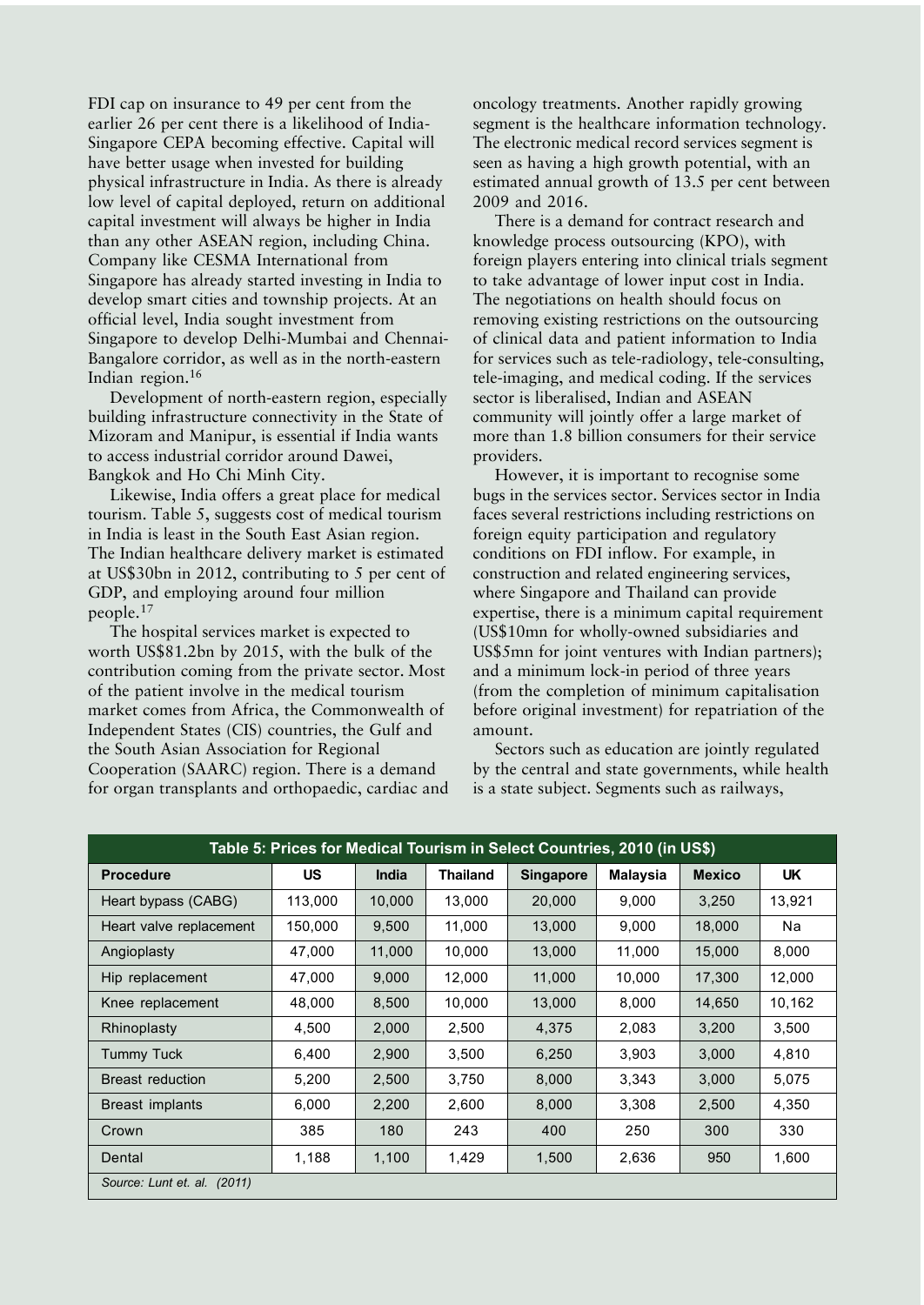national highways, major ports, international shipping, civil aviation and inland waterways are under the jurisdiction of the central government, whereas others, such as state and rural roads, minor ports, coastal shipping and trucking are under state governments. In addition, there are some areas of joint jurisdiction (rural roads) where the state governments work in co-ordination with local municipal bodies and the Central Government.<sup>18</sup>

There is no single independent regulator for the entire logistics sector in India. The multiplicity of regulators has led to the need to obtain multiple clearances. For example, there are around 13 regulatory bodies (including the All-India Council for Technical Education, the University Grants Commission and other universities) to regulate higher education. Likewise, the financial services sector is governed by around 60 Acts and related rules and regulations.<sup>19</sup>

These multiplicities of governing process should be removed with necessity of having a single window clearance. Also, quite essential is the mutual recognition of standards in the India-ASEAN bilateral services agreements. For instance, both India and Philippines have advantage in providing nursing services. It is important for the member countries to recognise one another's degree/certification, and product standards.

### **Conclusion**

India has signed a FTA with the ASEAN. The 'Look East' policy for India matches very well with the 'Look West' policy that ASEAN have for India. At a policy level, India is drafting a five-year plan of action starting 2016 to take the trajectories of common interests with the 10 member ASEAN grouping to a new level, particularly emphasised on improving connectivity in the region to further boost trade and people-topeople contact. Relevance of ASEAN has

increased, especially because two of India's largest trading partners, namely, the EU and the US, are yet to show any sign of economic expansion. However, in its present state, India-ASEAN FTA promises limited gain. There is a need to go beyond trade in goods, and cover areas in services. We find evidence of complementarities in trading relation.

A reason for ASEAN economic community progressing well has to do with the complementarities. Complementarities exist in terms of trade in energy, consumer durables and food items. For India to gain meaningfully there is a need to become part of East Asian production network. Participating in East Asian production network has become a necessary condition if India wants to target a higher growth trajectory. Domestic constraints in India are standing in way of this integration into production network, and there is a need to reduce them.

Specifically, we find for India there is a need to invest more in physical infrastructure, besides working in the areas such as reforming labour laws, reducing trade costs, a uniform tax policy, an effective judiciary, and better institutions to bring down cost of doing business, for becoming an active partner of ASEAN.

Indian policy makers should also try to negotiate for including more areas related to services. Potential gains by eliminating restriction in services trade outweigh by manifold than trade in goods. India has strong comparative advantage in export of computer and information services, other business services such as financial, medical tourism, insurance, etc., and movement of natural persons such as IT professionals and sea farers. Likewise, ASEAN countries have comparative advantage in logistic related services that can be of great help to India. For this new found partnership to prosper it is important that we make use of each other's strength.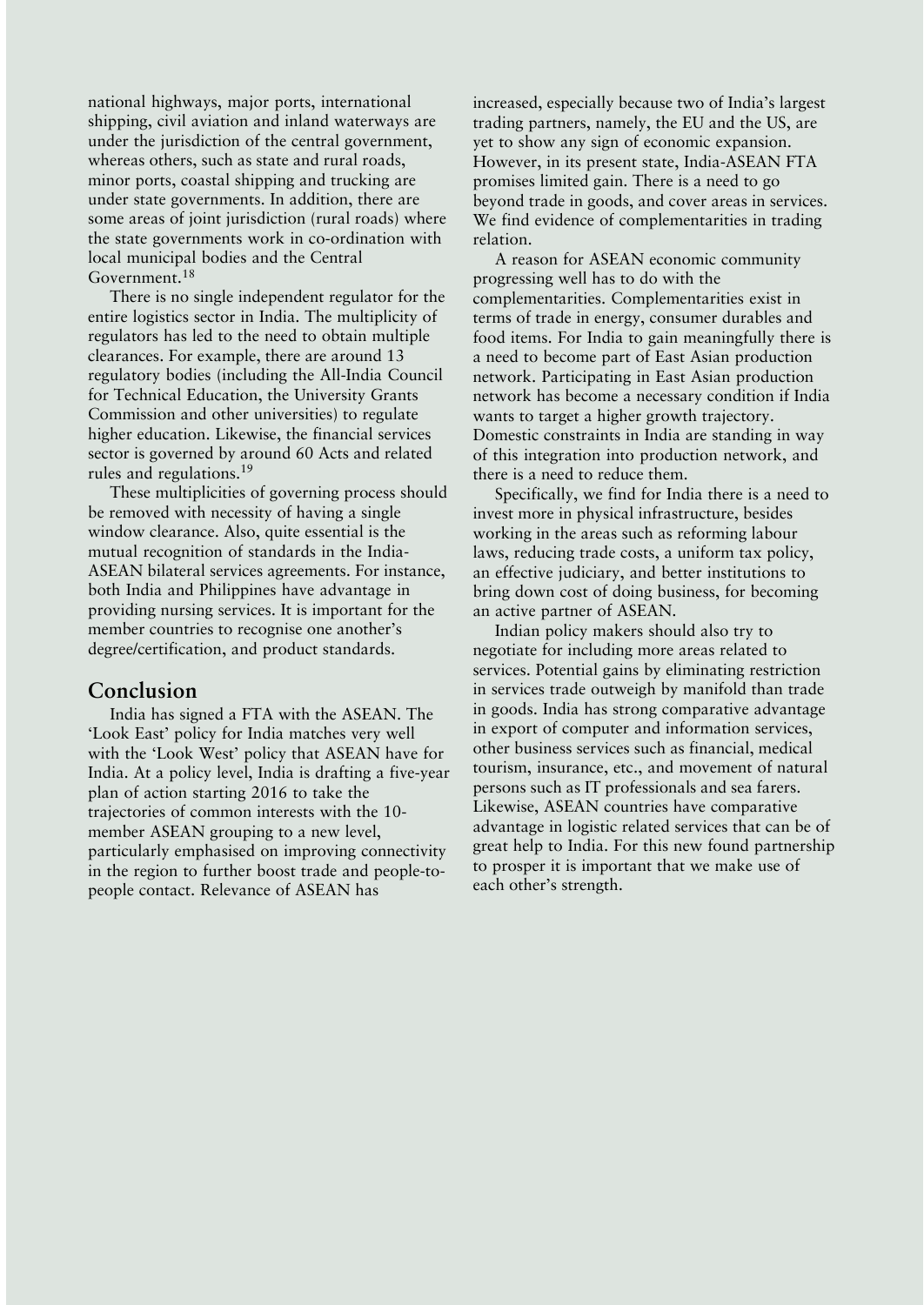## **References**

- 1. Ahtukorala, P. and Yamashita, N. (2006). Production Fragmentation and Trade Integration in a Global Context. *North American Journal of Economics and Finance.* 17(4).
- 2. Banik, N. (2011). Chinaís new found love: The GMS. *Journal of World Trade*, 45(5), 1037-1057, Kluwer Law International, September.
- 3. Banik, N. and J. Gilbert (2010). *Trade Cost and Regional Integration in South Asia* in D. Brooks (eds.), Trade Facilitation and Regional Cooperation in Asia, Edward Elgar, Northampton.
- 4. Bhattacharrya, R. & Mandal, A. (2010). Estimating the impact of the Indo-ASEAN free trade agreement on India's balance of trade. *Journal of Global Analysis*, 1(1), 9-25.
- 5. Business Today (2013). Highway to Prosperity. page 16, May.
- 6. Chandran, B.P.S. & Sudarsan, P.K. (2012). India-ASEAN free trade agreement implications for fisheries. *Economic and Political Weekly, XLVII*(16), 65-70.
- 7. Deloitte-FICCI (2011). India ASEAN Free Trade Agreement: Implications for Indiaís Economy. Deloitte-FICCI white paper.
- 8. Deloitte-ICC (2012). Logistics Sector: Present Situation and the Way Forward. January.
- 9. Debroy, B. (2005). *Issues in Labor Laws Reform in Reforming the Labor Market,* in B Debroy and P D Kaushik (eds.), Academic Foundation, New Delhi.
- 10. Francis, S. (2011). A sectoral impact analysis of the ASEAN-India free trade agreement. *Economic and Political Weekly, XLVI(2), 46-55.*
- 11. Ghemawat, P. (2011). World 3.0: Global Prosperity and How to Achieve it. Harvard Business Review Press. USA.
- 12. International Monetary Fund (2012). World Economic Outlook. October. Available at:

http://www.imf.org/external/pubs/ft/weo/2012/02/pdf/text.pdf. (Accessed on September 11, 2014).

- 13. Lunt, N., Richard, S., Mark, E., Stephen, G., Daniel, H., and M. Russell (2011). Medical Tourism: Treatments, Markets and Health System Implications: A Scoping View. OECD, Paris.
- 14. Robinson, N (2009). Expanding judiciaries: India and the rise of the good governance court. *Washington University Global Studies Law Review*, 8(1), 16-38.
- 15. Pal, P. & Dasgupta, M. (2009). The ASEAN India free trade agreement: An assessment. *Economic and Political Weekly, XLIV(38), 11-15.*
- 16. Pal, P. & Dasgupta, M. (2008). Does a free trade agreement with ASEAN make sense? *Economic and Political Weekly*, *XLIII*(46), 8-12.
- 17. Veeramani, C. & Gordhan, K.S. (2011). Impact of ASEAN-India preferential trade agreement on plantation commodities: A simulation analysis. *Economic and Political Weekly*, *XLIV*(10), 83-92.
- 18. Sen, R., Asher, M.G. & Rajan, R.S. (2004). ASEAN India economic relations: Current status and future prospects. Discussion Paper no. 73, Research and Information System for Non-Aligned and Other Developing Countries (RIS), New Delhi.
- 19. Sikdar, C. and Nag, B. (2011). Impact of India-ASEAN Free Trade Agreement: A Cross-Country Analysis Using Applied General Equilibrium Modelling. ARTNeT Working Paper Series No. 107, November, UNESCAP, Bangkok.
- 20. United Nations Economic and Social Commission for Asia and the Pacific (UNESCAP). (2011). *Asia-Pacific Trade and Investment Report 2011*. Bangkok.